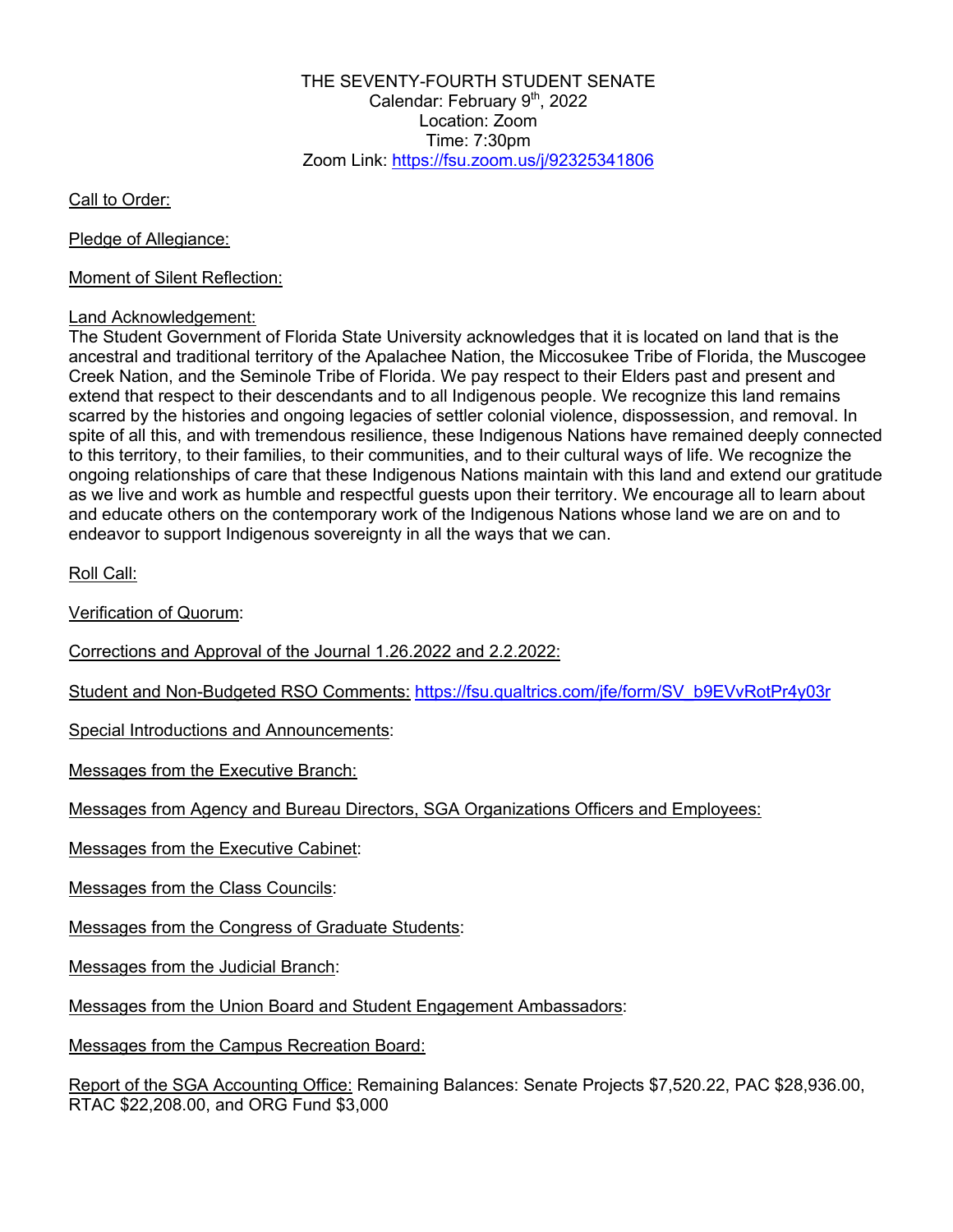## Report of Senate Liaisons:

## Report of Committees:

- Judiciary
- Internal Affairs
- Budget
- Finance
- Student Life & Academic Affairs
- Rules & Calendar

## Senate Confirmations:

Candidate for Student Council for Undergraduate Research and Creativity Treasurer – Ramon Veloso (2 Applicants)

| <b>Consent Calendar:</b><br>CR <sub>8</sub>   | Sponsored by Senator Roy (P)<br>To fund the College Democrats at FSU, Black Law Students Association, Jim Moran<br>College of Entrepreneurship Leadership Council, PLUS Campus Ministry, Caribbean<br>Student Association, American Society for Microbiology, and Studio H.                                                                                                                             |
|-----------------------------------------------|---------------------------------------------------------------------------------------------------------------------------------------------------------------------------------------------------------------------------------------------------------------------------------------------------------------------------------------------------------------------------------------------------------|
| CR <sub>9</sub>                               | Sponsored by Senator Rider (P)<br>To fund the FSU Flying High Circus Club, American String Teacher Association at<br>FSU, American Choral Directors Association, American Marketing Association, Club<br>Management Association of America at FSU, and the Society of Asian Scientists and<br>Engineers.                                                                                                |
| <b>Bills First Reading:</b><br><b>Bill 10</b> | Sponsored by Diaz (P) Senators Hunter, Lessard, Tucker (Co)<br>Clarifying Senate seat vacancy procedures for those serving as Senate President and<br>Pro-Tempore upon their removal or resignation.                                                                                                                                                                                                    |
| <b>Bill 11</b>                                | Sponsored by Rivers (P) Bettley, Gonzalez (Co)<br>To require Homecoming and the Student Alumni Association to release the voting<br>results for Homecoming Chief and Princess one (1) business day after the winners<br>are announced at Homecoming Live.                                                                                                                                               |
| <b>Bills Second Reading:</b>                  |                                                                                                                                                                                                                                                                                                                                                                                                         |
| Bill 6                                        | Sponsored Senator Bettley & Senator Gonzalez (P) Barker, Berger, Himatsingani,<br>Rider, Ritzel, Williams (Co)<br>Revising the statute regarding the Senate Projects account to send Bills to the Budget<br>Committee. (Referred to Budget, Judiciary, and Rules & Calendar. Passed in<br>Budget 2.1. Tabled in Judiciary 2.1. Amended and Passed in Judiciary 2.8.<br>Passed in Rules & Calendar 2.9.) |
| Bill 9                                        | Sponsored by Senator Russell (P)<br>To aid the Executive Cabinet's Chief of Staff with the Candidate Search and<br>Candidate Screening Process by allowing the Secretary of Appointments to also<br>conduct interviews. (Referred to Judiciary. Passed in Judiciary 2.8)                                                                                                                                |

Constitutional Amendments: